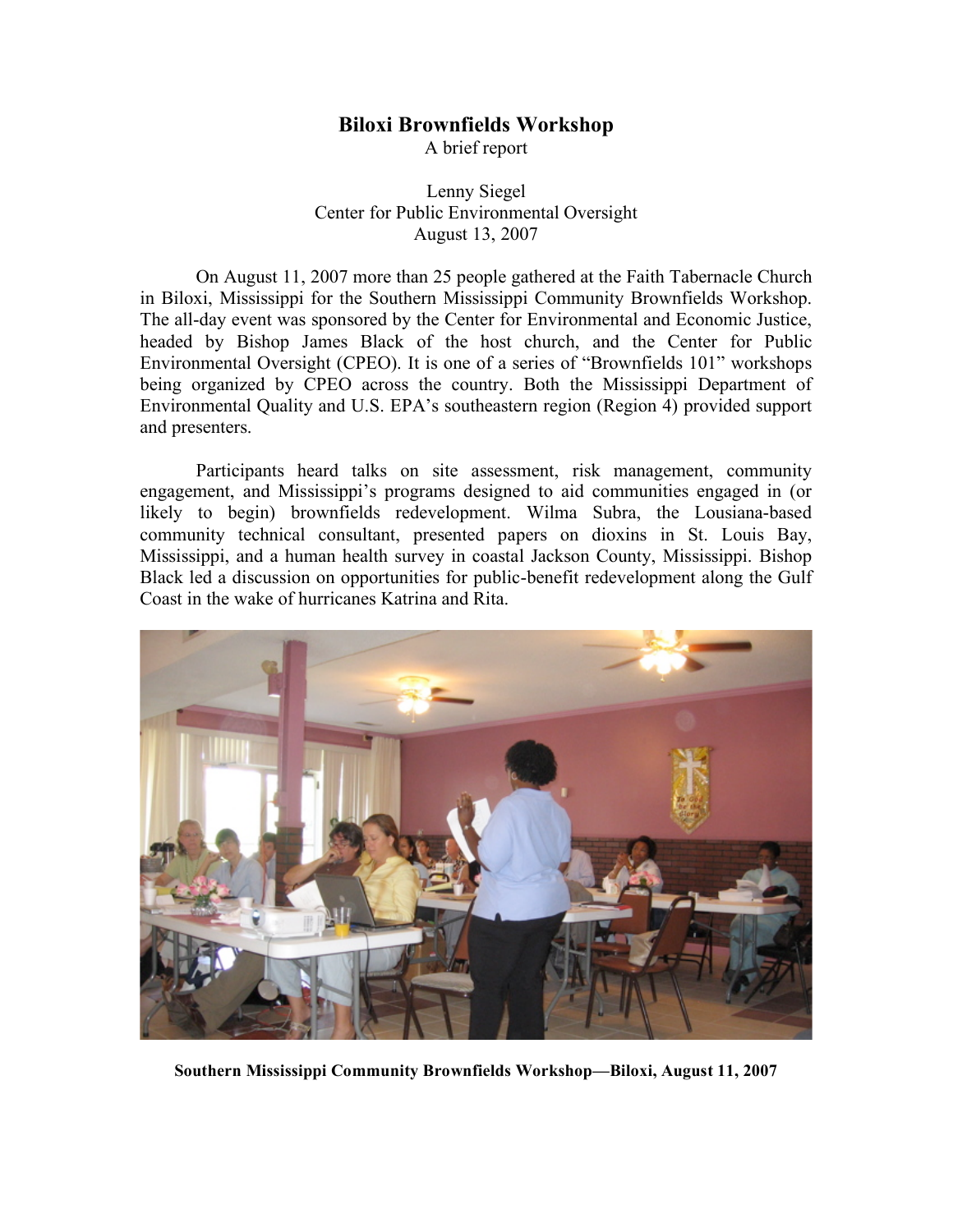For me, the most interesting talks—because they covered material I was unfamiliar with—were case studies presented by two African-American environmental consultants. LaVonne McGee of Technical Aspects, LLC described the restoration of the historic Farish Street neighborhood in Jackson, Mississippi's capital. Charles Ray of PPM Consultants recounted the redevelopment of the Mercy Hospital site in St. Petersburg, Florida. The Farish Street district is an EPA Brownfields Showcase Community. The Mercy Hospital project won EPA's coveted Phoenix Award in 2005.

The two projects were remarkably similar. The Farish Street District was one of Mississippi's largest "economically independent, African-American communities" in the era of segregation. The City of Jackson converted an old dry-cleaner into a police substation, and it restored the landmark Alamo Theater, driving the restoration of entire area. Mercy Hospital, a Jim Crow medical center, was closed in 1966. It was abandoned in 1986 due to asbestos contamination. With direction from the local African-American community, St. Petersburg cleared and cleaned the site, incorporating portions of the original building into a museum about African-American hospital, and it built a new structure with medical and dental clinics.



**Redeveloped Mercy Hospital Site, St. Petersburg, Florida**

Throughout the South, landmarks from the segregation era have been abandoned, ignored, and destroyed. Perhaps both white and black communities want to forget this blot on our history, but it's important, in understanding continuing racial disparity, to remember both the shame of legal racism and the resiliency of African-American communities. These two projects represent a refreshing response: Old properties are being cleaned, restored to their historical significance, and made available for beneficial reuse.